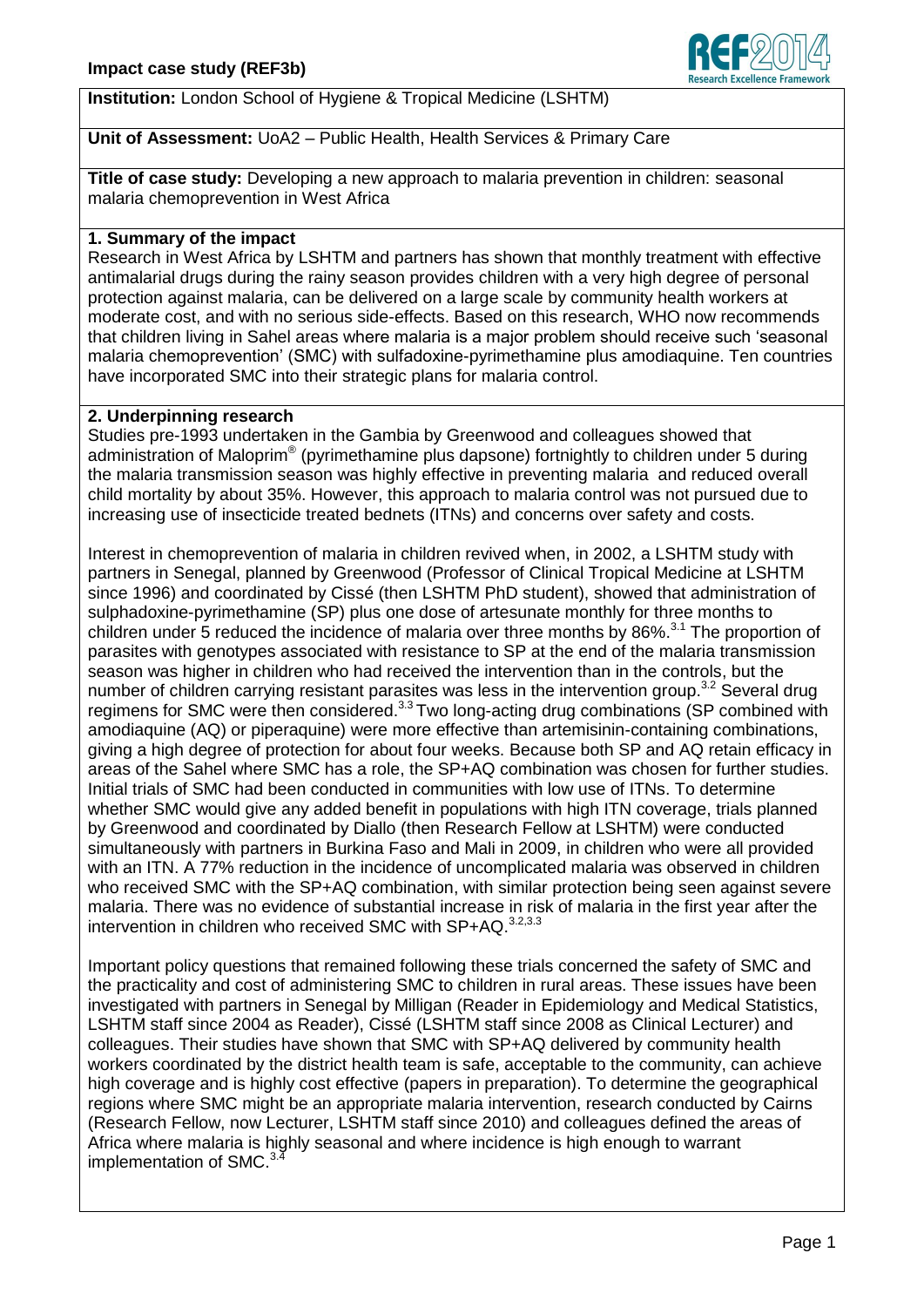

### **3. References to the research**

3.1 Cissé, B, Sokhna, C, Boulanger, D, Milet, J, Bâ, elH, Richardson, K, Hallett, R, Sutherland, C, Simondon, K, Simondon, F, Alexander, N, Gaye, O, Targett, G, Lines, J, Greenwood, B and Trape, JF (2006) Seasonal intermittent preventive treatment with artesunate and sulfadoxinepyrimethamine for prevention of malaria in Senegalese children: a randomised, placebo-controlled, double-blind trial, *Lancet*, 367(9511): 659–667, doi:10.1016/S0140-6736(06)68264-0. Citation count: 107

3.2 Dicko, A, Diallo, AI, Tembine, I, Dicko, Y, Dara, N, Sidibe, Y, Santara, G, Diawara, H, Conaré, T, Djimde, A, Chandramohan, D, Cousens, S, Milligan, PJ, Diallo, DA, Doumbo, OK and Greenwood, B (2011) Intermittent preventive treatment of malaria provides substantial protection against malaria in children already protected by an insecticide-treated bednet in Mali: a randomised, double-blind, placebo-controlled trial, *PLoS Medicine*, 8(2): e1000407, doi:10.1371/journal.pmed.1000407. Citation count: 21

3.3 Konaté, AT, Yaro, JB, Ouédraogo, AZ, Diarra, A, Gansané, A, Soulama, I, Kangoyé, DT, Kaboré, Y, Ouédraogo, E, Ouédraogo, A, Tiono, AB, Ouédraogo, IN, Chandramohan, D, Cousens, S, Milligan, PJ, Sirima, SB, Greenwood, B and Diallo, DA (2011) Intermittent preventive treatment of malaria provides substantial protection against malaria in children already protected by an insecticide-treated bednet in Burkina Faso: a randomised, double-blind, placebo-controlled trial', *PLoS Medicine*, 8(2): e1000408, doi:10.1371/journal.pmed.1000408. Citation count: 18

3.4 Cairns, M, Roca-Feltrer, A, Garske, T, Wilson, AL, Diallo, D, Milligan, PJ, Ghani, AC and Greenwood, BM (2012) Estimating the potential public health impact of seasonal malaria chemoprevention in African children, *Nature Communications*, 3(881), doi: 10.1038/ncomms1879. Citation count: 6

### **Key grants**

- Greenwood, Gates Malaria Partnership (GMP), Bill & Melinda Gates Foundation, 2001–2010, \$40M.
- Cissé, GMP Studentship (LSHTM), October 2001–2005, \$176,961.
- Greenwood, A Trial of the Combined Impact of Intermittent Preventive Treatment and Insecticide Treated Bednets on Morbidity from Malaria in African Children, Bill & Melinda Gates Foundation, 2007–2010, \$2,991,720.
- Gaye, Large Scale Implementation of Intermittent Preventive Treatment through the Health Service in Senegal, Bill & Melinda Gates Foundation, 2007–2011, \$4,464,546, including LSHTM award (Milligan) \$986,000 for coordination.
- Greenwood, Defining the Role of Seasonal Intermittent Preventive Treatment in Children in Malaria Control, Bill & Melinda Gates Foundation, 2007–2010, \$309,487.

## **4. Details of the impact**

Following encouraging results of early trials of SMC, a meeting was held in Dakar, Senegal, in October 2008 to discuss what further research questions needed to be addressed before SMC could be considered as a potential control tool. An important feature of this meeting was the attendance of malaria control managers and policy-makers as well as researchers. Areas identified for further research included drug safety, delivery of SMC to older children and the added benefit of SMC to children using an ITN. These were addressed subsequently in studies described above.

In July 2010, WHO's Global Malaria Programme convened an informal consultation to determine if there was sufficient evidence for a formal review of SMC. The committee agreed but requested more information on cost effectiveness, and on the geographical areas where SMC would be most appropriate. Following provision of this information, the SMC dossier compiled by LSHTM staff,<sup>5.1,5.2</sup> was reviewed by WHO's Technical Expert Group (TEG) on malaria treatment and prophylaxis.<sup>5.3</sup> Professor D Schellenberg (LSHTM since 2003) was a co-opted member of the TEG. On the basis of the dossier, the TEG recommended implementation of SMC with SP+AQ in areas of the Sahel with seasonal transmission of malaria but requested further information on the duration of protection provided by each cycle, on the optimal dosing by age and on the level of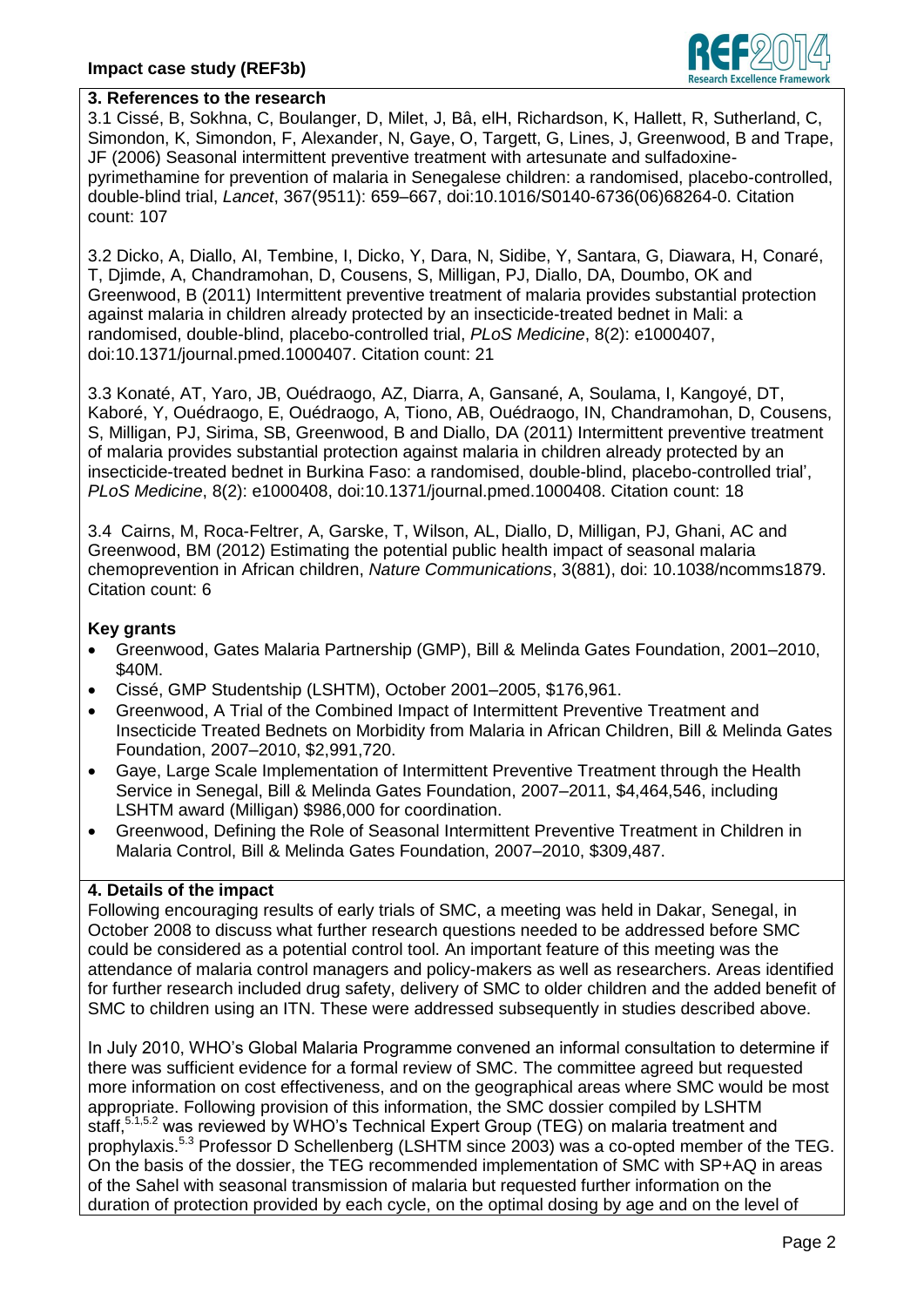# **Impact case study (REF3b)**



malaria transmission at which SMC would no longer be cost effective. This information was generated by an SMC working group (including LSHTM staff Cairns, Greenwood, Milligan) and provided to WHO. A GRADES assessment was prepared. 5.4 In March 2012, the report of the TEG was presented to the recently established WHO Malaria Policy Advisory Committee (MPAC); Greenwood is a member. The committee endorsed the TEG recommendations and made a formal recommendation, endorsed by the Director General, that children living in areas of the Sahel and sub-Sahel with highly seasonal malaria transmission should receive SMC with SP+AQ for up to four months of the year.<sup>5.5</sup>

The areas currently targeted for SMC have about 22m children under 5 among whom there are approximately 20m cases and 90,000 deaths annually from malaria. Thus, there is a potential for SMC to prevent millions of cases of malaria and tens of thousands of unnecessary deaths each year. The speed at which SMC is implemented in the target areas, and hence its impact, will depend upon local political commitment and the availability of funds to purchase and distribute antimalarials, but the process has already commenced. SMC implementation started in two countries in July 2012, and by December an implementation guide on SMC had been published by WHO, and a total of 10 countries had plans for SMC.<sup>5.6</sup> In 2012, SMC was implemented by MSF in Koutiala district in southern Mali and in two areas of Moïssala district, in Chad. In Mali, malaria cases fell by 65% in the week following the first monthly cycle of SMC treatment and malariaassociated hospitalisations by 70%.<sup>5.7</sup> The Senegalese Ministry of Health has secured finance to implement SMC in five regions starting in 2013 and SMC will be implemented in Northern Togo starting in 2013. With support from the Medicines from Malaria Venture (MMV), steps are being taken to obtain SP+AQ packages for SMC as cheaply as possible from a manufacturer in China.

Several factors have contributed to the rapid adoption of SMC. Firstly, LSHTM research has been conducted in close partnership with scientists in the endemic countries where SMC might be implemented. Secondly, LSHTM researchers and their partners kept in close contact with policymakers in WHO and with national Ministries of Health from early in the development process. Thirdly, the implementation guide, based on experience in Senegal (co-authors included LSHTM staff Milligan, Cissé, Diallo), was published by WHO quickly,<sup>5,8</sup> and meetings coordinated jointly by LSHTM (Milligan) and the Universite Chiekh Anta Diop (Senegal), and subsequently by WHO, were held<sup>5.6</sup> with national malaria control programme managers to help develop implementation plans.

The way in which SMC has progressed rapidly from pilot research studies to early implementation is widely regarded as a model of how this process should be conducted. Staff from LSHTM, working together with their partners in Africa, have played a key role in all stages of this process.<sup>5.9,5.10</sup>

#### **5. Sources to corroborate the impact**

5.1 Seasonal Malaria Chemoprevention Bibliography: Publications on IPTc in children in the commmunity under five years of age,

[http://www.who.int/malaria/mpac/feb2012/smc\\_bibliography.pdf](http://www.who.int/malaria/mpac/feb2012/smc_bibliography.pdf) (accessed 13 September 2013).

5.2 NDiaye, JL, Cissé, B, Ba, EH, Gomis, JF, Molez, JF, Fall, FB, Sokhna, C, Faye B, Kouevijdin, E, Niane, FK, Cairns, M, Trape, JF, Gaye, O, Greenwood, BM and Milligan, PJM (2011, unpublished) *Safety of seasonal Intermittent Preventive Treatment against malaria with Sulfadoxine Pyrimethamine +Amodiaquine when delivered to children under 10 years of age by district health staff in Senegal*. Unpublished report submitted to WHO TEG in April 2011.

5.3 WHO (2011) *Report of the Technical Consultation on Seasonal Malaria Chemoprevention (SMC)*, 4–6 May. Geneva: WHO,

[http://www.who.int/malaria/publications/atoz/smc\\_report\\_teg\\_meetingmay2011/en/index.html](http://www.who.int/malaria/publications/atoz/smc_report_teg_meetingmay2011/en/index.html) (accessed 11 September 2013).

5.4 Sinclair, D, Meremikwu, MM and Garner, P (2012) *Seasonal Malaria Chemoprevention for Preventing Malaria Morbidity in Children Aged Less than 5 years Living in Areas of Marked*